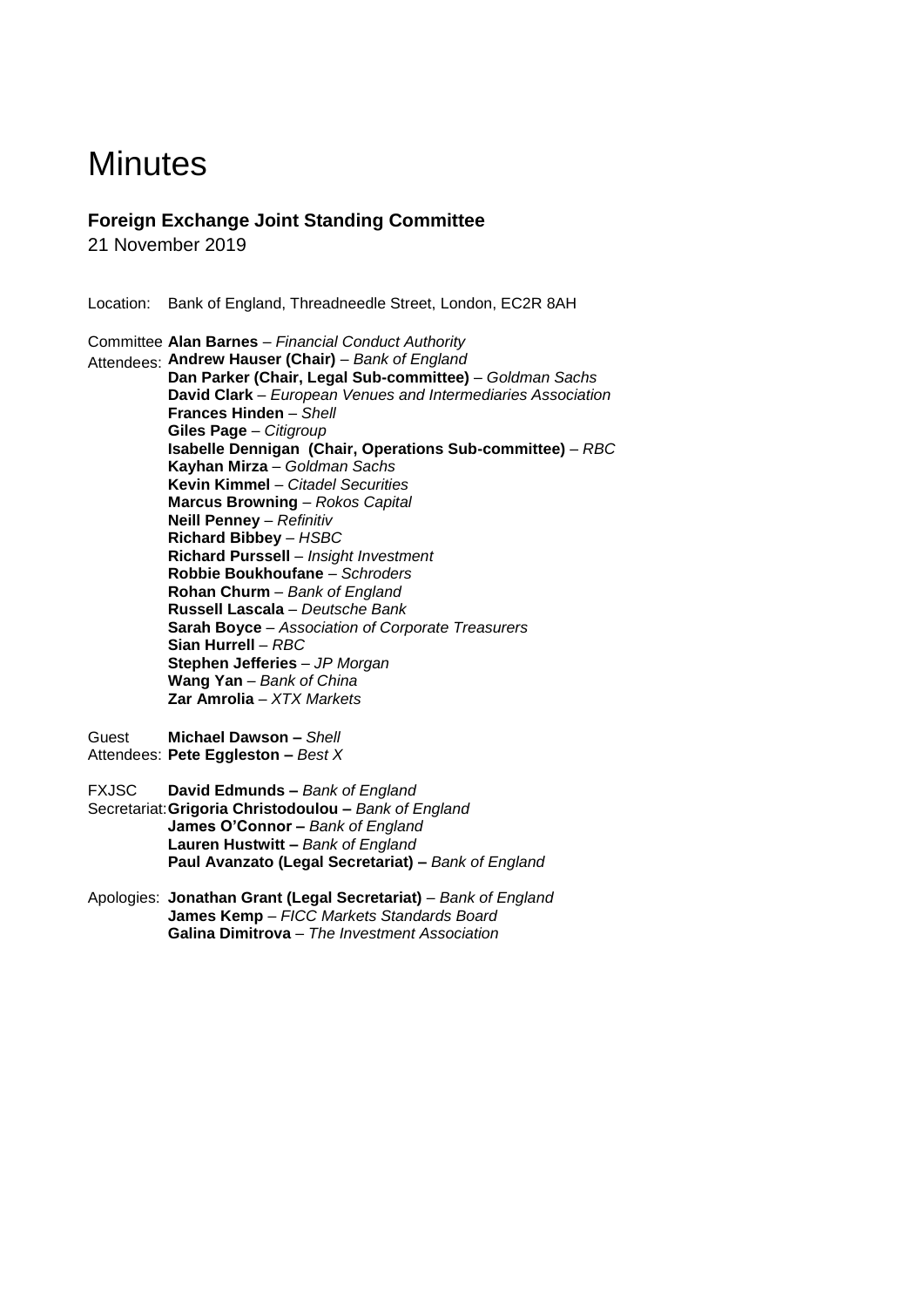# 1. **Welcome and apologies**

Andrew Hauser (Chair, Bank of England) noted the apologies received and welcomed new member Kevin Kimmel (Citadel Securities) and guest presenters Michael Dawson (Shell) and Pete Eggleston (Best X).

# 2. **Minutes of 06 September 2019 meeting**

The minutes of the 06 September 2019 meeting were agreed. There were no matters arising.

#### 3. **Trends in Liquidity and Evolving Role of Platforms**

Pete Eggleston (Best X) presented on recent trends in FX liquidity and the evolving role of platforms. He observed that it appeared that the FX market was becoming more fragmented. The number of distinct trading venues they observed in the data (defined as electronic crossing networks (ECNs), liquidity providers' principal books and dark pools or internal matching engines) had continued to increase, reaching 67 in July 2019, up from around 47 in early 2018. At the same time, a decline in the volumes traded on primary venues and a rise in the volumes traded via bank pools and ebooks (dark venues) had been observed, suggesting a change in the liquidity mix.

Committee members also noted changes in trading styles including increased automation and use of algos; increased use of orders and direct market access; and a desire for greater control and transparency over the liquidity accessed. Mr Eggleston suggested that performance pressures in a low yield environment, regulatory requirements as well as cost and resource constraints all had contributed to these developments. Looking ahead, he argued that decreasing margins could potentially lead to a consolidation of liquidity providers. Similarly, there could also be a reversal in the expansion of algo products towards a simpler suite. He argued that a hybrid market structure, both order and quote driven, had emerged.

Bank officials updated members on work they had also been doing to examine the fragmentation of trading venues in the spot FX market. Recent work had focused on the key drivers of fragmentation, its impact on market functioning, and future trends. Low barriers to entry for new venues, aided by falling technology costs and 'last look' which allowed liquidity to be posted on multiple venues, were identified as contributing factors to the more fragmented trading landscape. However, the lack of a central source of market data made it challenging to do a full assessment of the impact of fragmentation on market functioning. Members discussed the potential future state of the spot FX market and whether there could be further fragmentation or consolidation.

# 4. **Market Developments**

Members focused their discussion on liquidity conditions in the spot FX markets, including observations on how the conditions in sterling had been affected by uncertainty during the year. In October, some measures of spot market liquidity had been at, or near, the lows seen in March. Similarly, in options markets, levels of implied volatility for sterling had been persistently higher than other major currency pairs for much of the year, which had also constrained liquidity at times.

# 5. **Managing Large Trades**

Michael Dawson (Shell and Chair of the FICC Markets Standards Board (FMSB) Large Trades Working Group) attended the FXJSC Main Committee to provide an update on the work of the FMSB's Large Trades Working Group. Mr Dawson remarked on the some of the questions being addressed by the working group, including 'execution in turn', communication requirements and pre-hedging. Mr Dawson noted final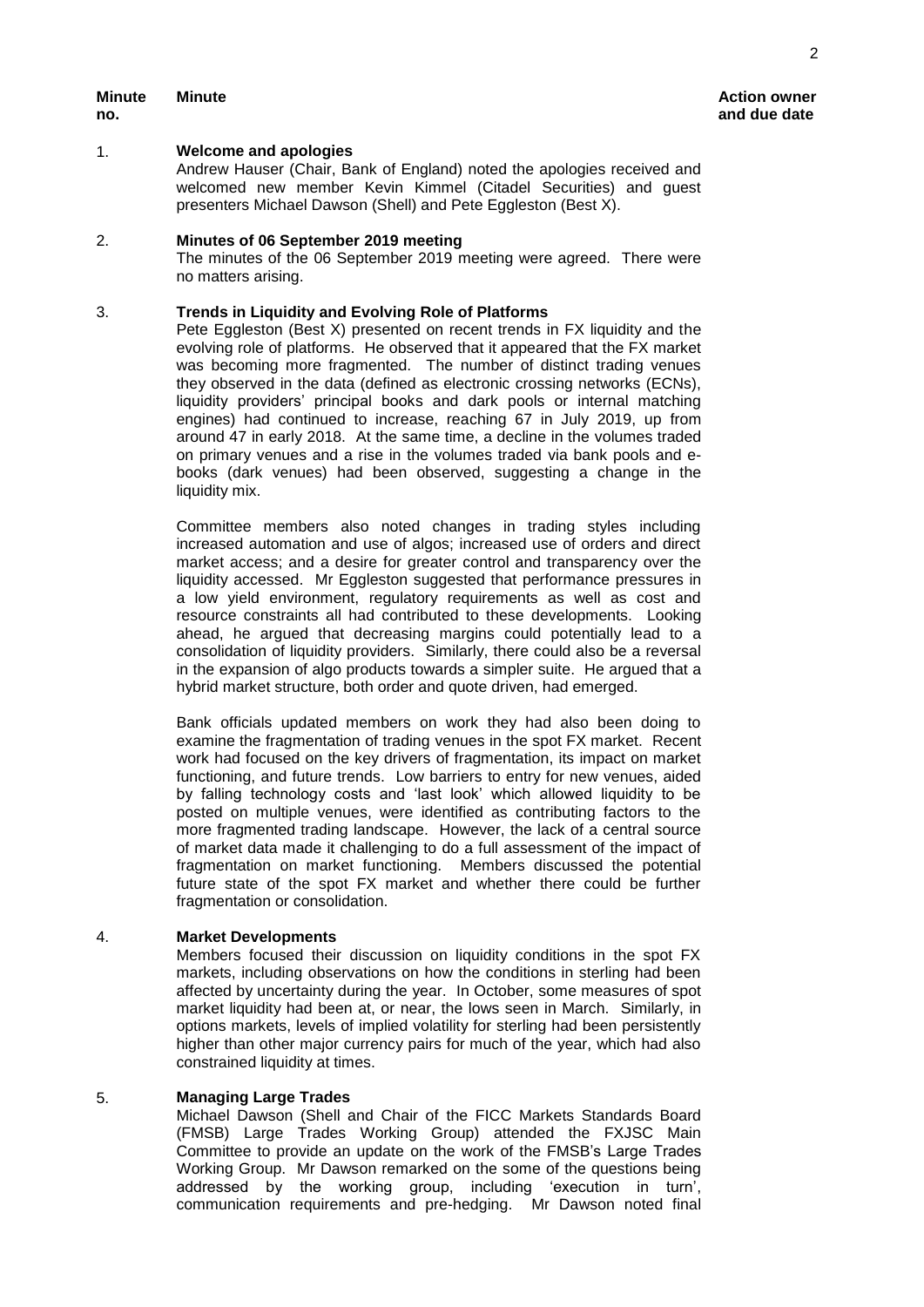#### 6. **Global Foreign Exchange Committee (GFXC), Disclosures and ACT Benchmarks**

The FXJSC Secretariat provided an overview of the agenda  $1$  for the upcoming GFXC meeting in Sydney. Key discussion topics would include the 3-year review of the FX Global Code, an update on FX benchmarks and local FX Committee updates. It was noted that Russell Lascala would attend as the private sector representative of the London FXJSC.

Zar Amrolia (XTX Markets) provided an update on the GFXC's Disclosure and Transparency on Anonymous E-Trading platforms Working Group. Mr Amrolia noted the Working Group had discussed, amongst other items: the use of unique identifier 'tags'; the use of last look practices and pre-hedging; and policies around trade and market data. The Committee had a discussion on these points. The Working Group's report was in near- final draft stage, and would be discussed by the GFXC in Sydney.

The FXJSC Secretariat had requested feedback from FXJSC members ahead of the meeting to understand their thoughts on how changes in the way FX benchmarks had been used since the Financial Stability Board's (FSB) FX benchmarks review in 2014<sup>2</sup> had affected market functioning. The topic was to be discussed at the Sydney GFXC meeting. The Bank summarised the feedback received. Members had noted, first, that in light of historic issues highlighting the need for changes to be made to FX benchmarks, that the IOSCO Principles, followed by the FSB's review and recommendations, had been both necessary and positive steps forward. More recently, the FX Global Code had continued this positive momentum by further promoting good practice across the entire FX market and in turn FX Benchmarks. Members did not feel the text of the Code needed to change to give further guidance in terms of FX benchmarks. Some members had indicated however that they would like to see more transparency and better disclosures about how their benchmark trades were processed, including the use of netting facilities. Members noted that sustained activity from the FX benchmark oversight committees and user groups was needed to help keep FX benchmarks in focus and ensure they kept pace with the evolution of the FX market.

#### 7. **FXJSC Forward Agenda 2020**

The FXJSC Secretariat summarised topics for the 2020 forward agenda put forward by members ahead of the meeting. The Committee briefly discussed the proposals and put forward additional suggestions.

The Chair noted that a finalised forward agenda would be shared with members in due course, and would act as an indicative guide for the Secretariat when organising meetings. Final agendas might be amended closer to each meeting, so as also to reflect relevant market developments.

# 8. **FCA Update**

1

Alan Barnes (FCA) noted that ESMA's consultation on the Market Abuse Regulation (MAR) Review<sup>3</sup>, which included questions on the merits of extending the scope of MAR to include spot FX contracts, was due to close on 29 November 2019. Mr Barnes welcomed any further views from Committee members.

Mr Barnes noted that the FCA had published a Market Watch on firms' policies and controls related to personal account dealing<sup>4</sup>.

**ACT Secretariat** –

to circulate the proposed FXJSC forward agenda to committee members for final comment.

**Secretariat –**

to circulate the agenda for GFXC.

<sup>&</sup>lt;sup>1</sup> The full GFXC agenda can be found [here.](https://www.globalfxc.org/events/20191204_agenda.pdf)

<sup>&</sup>lt;sup>2</sup> Financial Stability Boards (FSB) FX Benchmarks review in 2014 can be found [here.](https://www.fsb.org/2014/09/r_140930/)

<sup>3</sup> <https://www.esma.europa.eu/press-news/esma-news/esma-consults-mar-review>

<sup>4</sup> <https://www.fca.org.uk/publication/newsletters/market-watch-62.pdf>